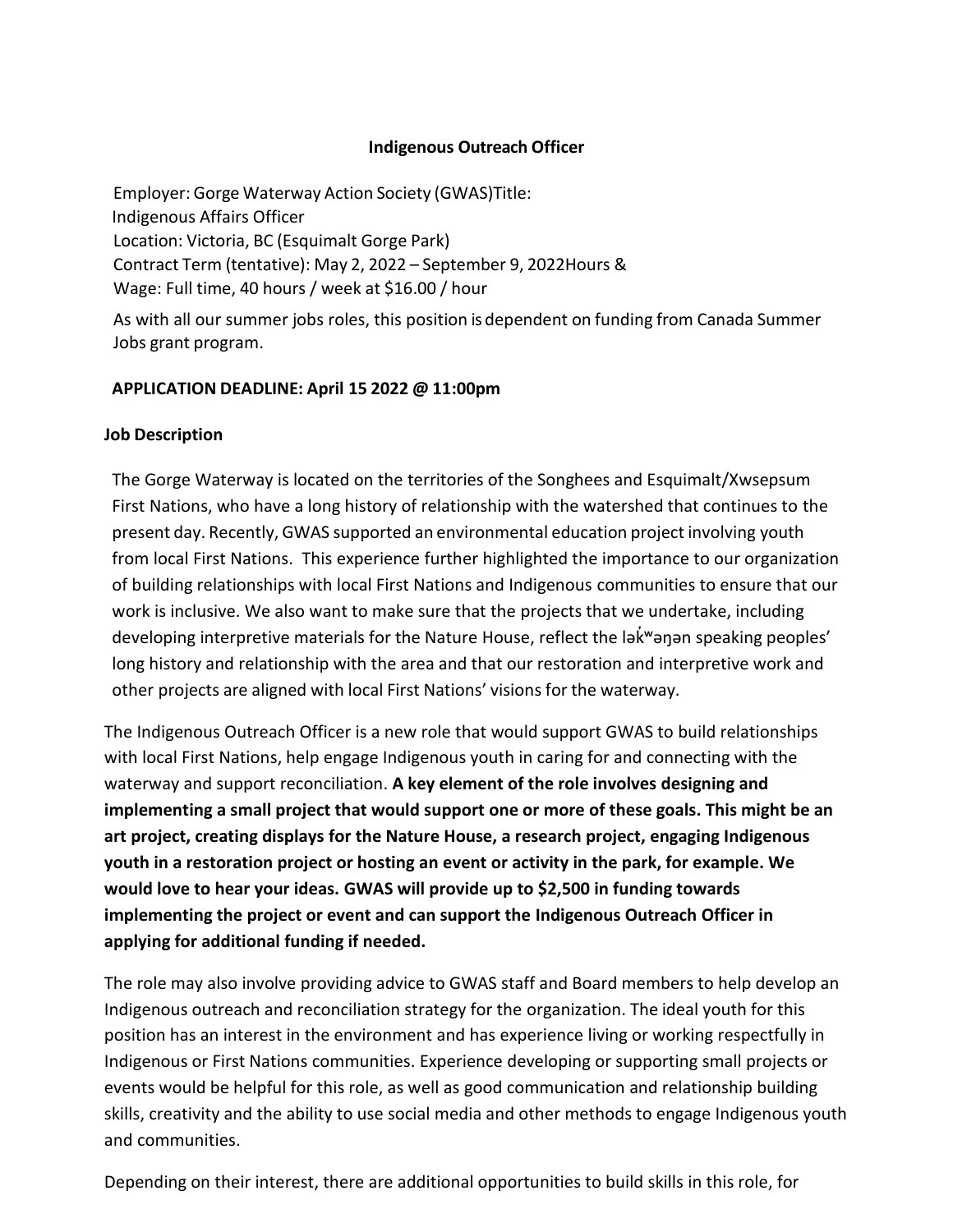example:

- Attend meetings with local governments, academic communities, funders, volunteers, the public and other watershed organizations with GWAS staff and Directors;
- Work with the Development and Charity Administrator to identify and apply for additional funds to support Indigenous outreach initiatives;
- Drafting newsletter updates to GWAS members and volunteers;
- Support the work of the Nature House;
- Participate in restoration projects;
- Develop brochures, flyers etc.
- Update the website and social media

Maintaining consistent and professional communication with volunteers, community groups, and co-workers will also fall under the duties of this role. The youth will also liaise with the biology, restoration, interpretation, and development teams, particularly when working on projects jointly.

## **Qualifications**

- Knowledge of Indigenous communities
- Communications skills
- Good organizational skills

### **Assets**

- Existing relationships to the Songhees and/or Esquimalt First Nations (e.g. a member of these communities, or have strong relationships with these communities)
- Relationships or experience working with Indigenous youth
- Experience planning and hosting events
- Experience planning, managing or supporting projects
- Experience teaching others
- Experience developing online content and managing social media
- Creativity and passion
- Understanding of local Indigenous issues, and First Nations' histories, priorities and governance structures
- Indigenous studies, Education, biology, restoration, conservation, or stewardship related fields